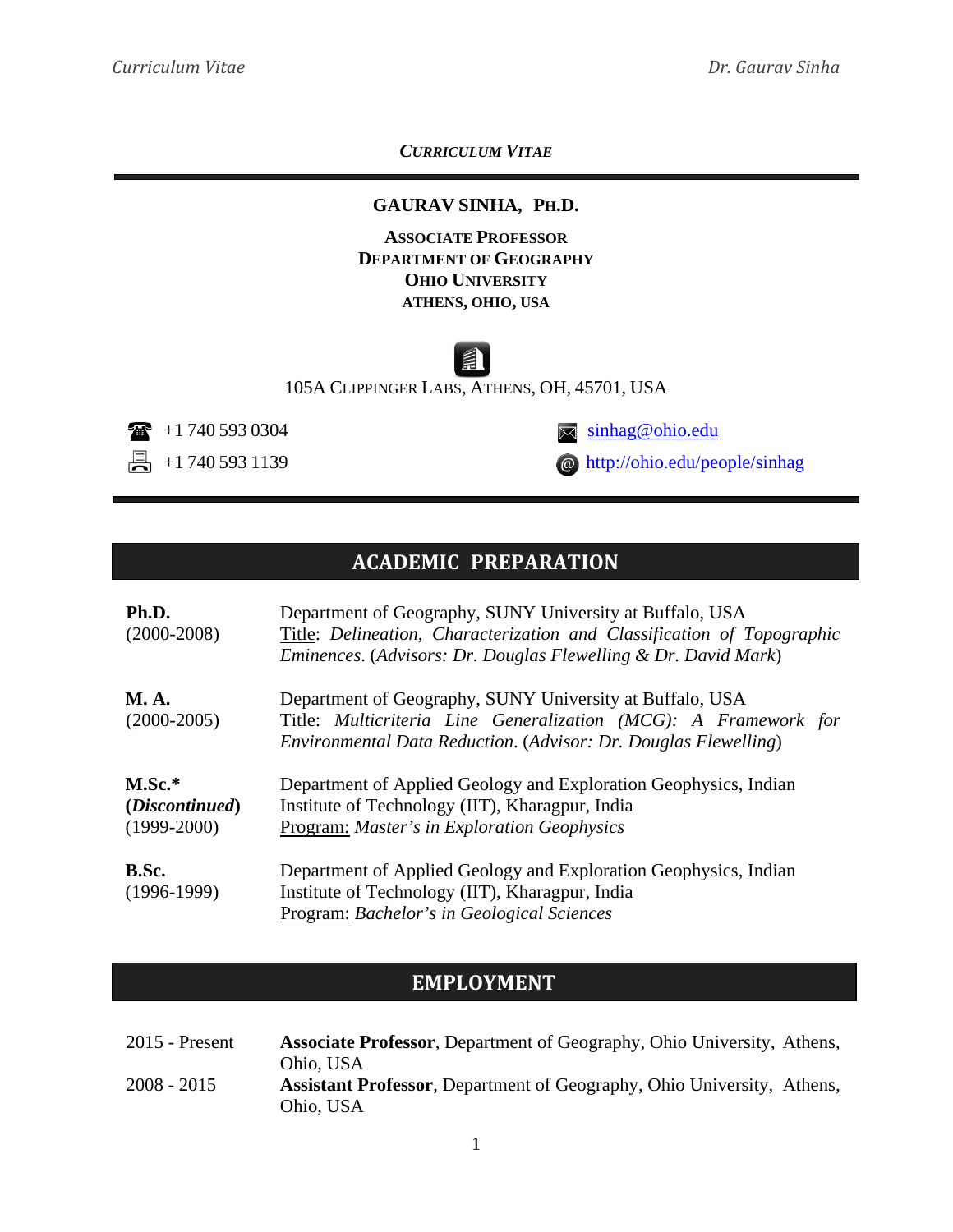| $2006 - 2008$ | <b>Associate Consultant</b> , Industrial Economics (IEc), Cambridge,         |
|---------------|------------------------------------------------------------------------------|
|               | Massachusetts, USA                                                           |
| $2005 - 2006$ | <b>Editor-in-Chief,</b> Graduate Student Association, University at Buffalo- |
|               | SUNY, Buffalo, New York, USA                                                 |
| $2000 - 2005$ | Graduate Research Assistant, National Center for Geographic                  |
|               | Information & Analysis (NCGIA) and Department of Geography,                  |
|               | University at Buffalo-SUNY, Buffalo, New York, USA                           |
| $2003 - 2005$ | <b>Graduate Teaching Instructor, Department of Geography, University</b>     |
|               | at Buffalo-SUNY, Buffalo, New York, USA                                      |
| 2003          | Graduate Teaching Assistant, Department of Geography, University             |
|               | at Buffalo-SUNY, Buffalo, New York, USA                                      |

## **RESEARCH**

#### **PEER-REVIEWED ARTICLES IN JOURNALS**

- Arundel ST, Sinha G, Chan A (2020). Automated location correction and spot height generation for named summits in the coterminous United States. *International Journal of Digital Earth*, 15(12). DOI: [10.1080/17538947.2020.1754936](https://doi.org/10.1080/17538947.2020.1754936)
- Villalobos JML, García VV, Trejo EO, McCall MK, Hernández JH, Sinha G (2019). Mapping from spatial meaning: bridging Hñahñu (Otomi) ecological knowledge and geo-information tools. *Journal of Ethnobiology and Ethnomedicine*, 15, 49. DOI: [10.1186/s13002-019-](https://doi.org/10.1186/s13002-019-0329-9) [0329-9](https://doi.org/10.1186/s13002-019-0329-9)
- Arundel ST, Sinha G (2018). Validating the use of object-based image analysis to map commonly recognized landform features in the United States. *Cartography and* GIS, 46(5), 441-455. DOI: [10.1080/15230406.2018.1526652](https://doi.org/10.1080/15230406.2018.1526652)
- Clevenger KA, Sinha G, Howe CA (2018). Comparison of methods for analyzing global positioning system and accelerometer data during school recess. *Measurement in Physical Education and Exercise Science*. DOI: [10.1080/1091367X.2018.1512495](https://doi.org/10.1080/1091367X.2018.1512495)
- Howe CA, Clevenger KA, Plow B, Porter S, Sinha G (2018). Using video direct observation to assess children's physical activity during recess. *Pediatric Exercise Science*, 30(4), 516- 523. DOI: [10.1123/pes.2017-0203](https://doi.org/10.1123/pes.2017-0203)
- Milillo TM, Sinha G, Gardella JA Jr. (2017). Determining site-specific background level with geostatistics for remediation of heavy metals in neighborhood soils. *AIMS Environmental Science*, 4(2), 323-347. DOI: [10.3934/environsci.2017.2.323](http://dx.doi.org/10.3934/environsci.2017.2.323)
- Sinha G, Smucker TA, Lovell EJ, Velempeni K, Miller S, Weiner D, Wangui EE (2016). The pedagogical benefits of participatory GIS for geographic education. *Journal of Geography*, 116(4), 165-179. DOI: [10.1080/00221341.2016.1215488](http://dx.doi.org/10.1080/00221341.2016.1215488)
- Smucker TA, Wisner B, Mascarenhas A, Munishi P, Wangui EE, Sinha G, Weiner D, Bwenge C, Lovell EJ (2015). Differentiated livelihoods, local institutions, and the adaptation imperative: assessing climate change adaptation policy in Tanzania. *Geoforum*, 59, 39-50. DOI: [10.1016/j.geoforum.2014.11.018](http://dx.doi.org/10.1016/j.geoforum.2014.11.018)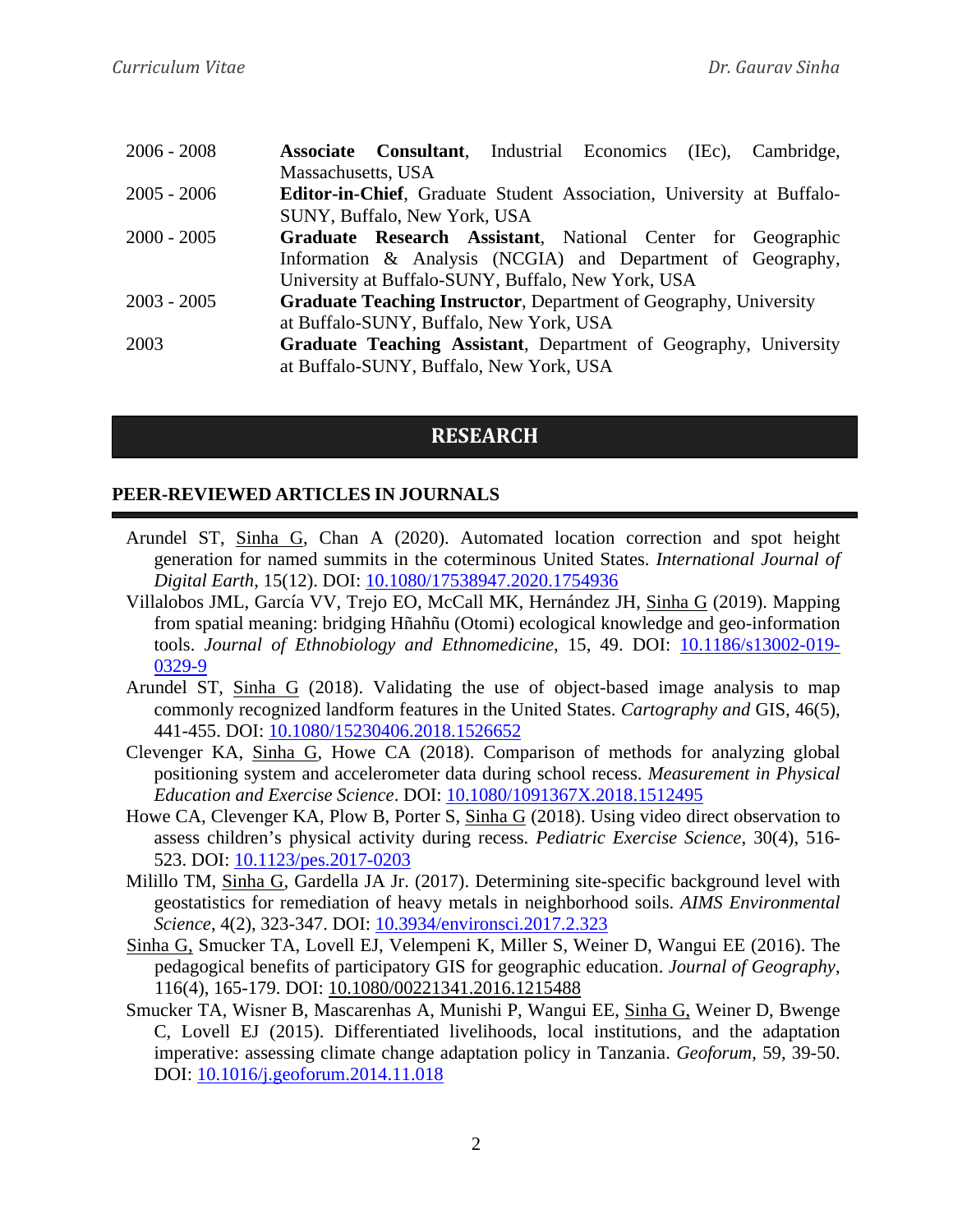- Farnsworth II JL, McElhiney D, David S, Sinha G, Ragan BG (2014). Objective functional assessment following a head injury using movement and activity in physical space (MAPS) scores. *Journal of Athletic Training*, 49(4), 568–575. DOI: [10.4085/1062-6050-49.3.07](http://dx.doi.org/10.4085/1062-6050-49.3.07)
- Sinha G, Silavisesrith W (2012). Multicriteria generalization (MCG): a decision-making framework for formalizing multiscale environmental data reduction. *International Journal of Geographic Information Science*, 26(5), 899-922. DOI: [10.1080/13658816.2011.618132](http://dx.doi.org/10.1080/13658816.2011.618132)
- Milillo TM, Sinha G, Gardella JA Jr. (2012). Use of geostatistics for remediation planning to transcend urban political boundaries*. Environmental Pollution*, 170, 52-62. DOI: [10.1016/j.envpol.2012.06.006](http://dx.doi.org/10.1016/j.envpol.2012.06.006)
- Wangui EE , Smucker TA, Wisner B, Lovell EJ, Mascarenhas A, Maingi S, Weiner D, Munna A, Sinha G, Bwenge C, Meena H, Munishi P (2012). Integrated development, risk management and community-based climate change adaptation in a mountain-plains system in northern Tanzania. *Revue de géographie alpine/Journal of Alpine Research* [Online], 100-1 | 2012. URL: [http://rga.revues.org/1701.](http://rga.revues.org/1701) DOI: [10.4000/rga.1701](http://dx.doi.org/10.4000/rga.1701)
- Sinha G, Mark DM (2010). Cognition-based extraction and modelling of topographic eminences. *Cartographica: The International Journal for Geographic Information and Geovisualization*, 45(2), 105-112. DOI: [10.3138/carto.45.2.105](http://dx.doi.org/10.3138/carto.45.2.105)
- Chang YS, Sinha G (2007). A Visual Basic program for ridge axis picking on DEM data using the profile-recognition and polygon-breaking algorithm. *Computers & Geosciences*, 33(2), 229-237. DOI: [10.1016/j.cageo.2006.06.007](http://dx.doi.org/10.1016/j.cageo.2006.06.007)
- Gardella JA Jr., Milillo TM, Sinha G, Oh G, Manns DC, Coffey E (2007). Linking community service, learning, and environmental analytical chemistry. *Analytical Chemistry*, 2007, 79(3), 810-818. DOI: [10.1021/ac0718694](http://dx.doi.org/10.1021/ac0718694)
- Rogerson PA, Sinha G, Han D (2006). Recent changes in spatial patterns of prostate cancer incidence and mortality. *American Journal of Preventive* Medicine, 30 (2S), 50-59. DOI: [10.1016/j.amepre.2005.09.006](http://dx.doi.org/10.1016/j.amepre.2005.09.006)
- Sinha G, Mark DM (2005). Measuring similarity of geospatial lifelines for use in environmental health studies. *Journal of Geographical Systems: Geographical Information, Analysis, Theory, and Decision*, 7(1), 115-136. DOI: [10.1007/s10109-005-0153-8](http://dx.doi.org/10.1007/s10109-005-0153-8)

### **PEER-REVIEWED BOOK CHAPTERS**

- Mark DM, Sinha G (2019). The horizon: Ontology and conceptualization. In: SD Brunn and R Kehrein (eds.). *Handbook of the Changing World Language Map*. Dordrecht, Netherlands: Springer. DOI: [10.1007/978-3-319-73400-2\\_165-1](https://doi.org/10.1007/978-3-319-73400-2_165-1)
- Ferrier M, Sinha G, Outrich M (2016). Media deserts: Monitoring the changing media ecosystem. In: L Friedland, M Lloyd (eds.), *The Communication Crisis in America and How to Fix It*. Palgrave-McMillan, 215-232. DOI: [10.1057/978-1-349-94925-0\\_14](http://dx.doi.org/10.1057/978-1-349-94925-0_14)
- Sinha G, Kronenfeld BJ, Brunskill JC (2015). Toward democratization of geographic information: GIS, remote sensing and GNSS applications in everyday life. In: PS Thenkabail (ed.), *Remote Sensing Handbook (Volume I): Data Characterization, Classification, and Accuracies.* CRC Press, 423-444. DOI: [10.1201/b19294-28](http://dx.doi.org/10.1201/b19294-28)
- Sinha G, Mark DM, Kolas D, Varanka D, Romero BE, Feng C-C, Usery EL, Liebermann J, Sorokine A (2014). An ontology design pattern for surface water features. In: M Duckham, E Pebesma, K Stewart, A Frank (eds.), *8th International Conference on Geographic*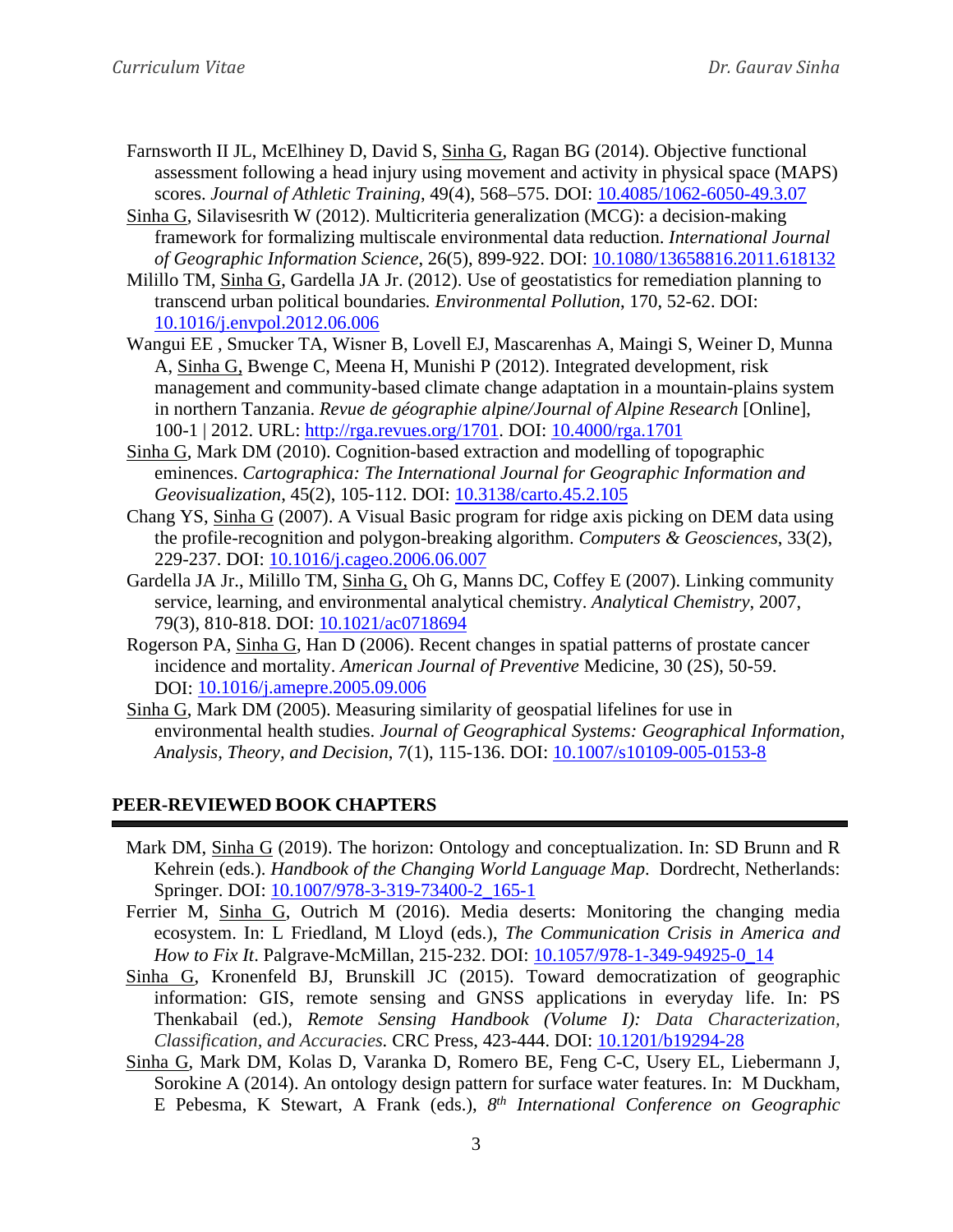*Information Science*, *GIScience 2014, LNCS 8728*, Springer International Publishing, Switzerland, 187–203. DOI: [10.1007%2F978-3-319-11593-1\\_13](http://dx.doi.org/10.1007%2F978-3-319-11593-1_13)

Gardella JA Jr., Milillo TM, Sinha G, Oh G, Manns DC, Coffey E (2009). Linking advanced public service learning and community participation with environmental analytical chemistry: lessons from case studies in Western New York. In: T Rice, D Relawask (eds.), *Civic Service: Service-Learning with State and Local Government Partners*, John Wiley & Sons, 98-122.

### **PEER-REVIEWED ARTICLES IN CONFERENCE/WORKSHOP PROCEEDINGS**

- Sinha G, Arundel ST (2020). Automated extraction of areal extents for GNIS Summit features using the Eminence-Core Method. In: M Alvioli, I Marchesini, L Melelli, P Guth (eds.), *Proceedings of the Geomorphometry 2020 Conference*. Perugia, Italy, June 2021. DOI: 10.30437/GEOMORPHOMETRY2020\_10. (To be presented)
- Arundel ST, Sinha G (2020). Improving the positional and vertical accuracy of named summits above 13,000 ft in the United States. *Proceedings of the AutoCarto 2020 - 23rd International Research Symposium on Cartography and GIScience*, November 18-20, 2020.
- Sinha G, Arundel ST, Hahmann T, Stewart K, Usery EL, Mark DM (2018). The Landform Reference Ontology (LFRO): A foundation for exploring linguistic and geospatial conceptualization of landforms. In: S Winter, A Griffin, M Sester (eds.), *Proceedings of the 10th International Conference on Geographic Information Science (GIScience 2018), LIPICS Vol. 114*. DOI: [10.4230/LIPIcs.GISCIENCE.2018.59](http://dx.doi.org/10.4230/LIPIcs.GISCIENCE.2018.59)
- Sinha G, Arundel ST, Stewart K, Mark DM, Hahmann T, Romero BE, Sorokine A, Usery EL, McKenzie G (2017). A reference landform ontology for automated delineation of depression landforms from DEMs. In: *Proceedings of Workshops and Posters at the 13th International Conference on Spatial Information Theory (COSIT 2017*), 111–116, L'Aquila, Italy, September 4-8, 2017.
- Arundel ST, Sinha G (2017). Validating GEOBIA based terrain segmentation and classification for automated delineation of cognitively salient landforms. In: *Proceedings of Workshops and Posters at the 13th International Conference on Spatial Information Theory (COSIT 2017*), 9–14, L'Aquila, Italy, September 4-8, 2017.
- Sinha G, Mark DM (2017) Exploring landforms in multiple representational spaces. *In: Proceedings of the International Conference on Spatial Boundaries and Transitions in Language and Interaction: Perspectives from Linguistics and Geography*, Monte Verità, Ascona, Switzerland, April 23-28, 2017*.*
- Mark DM, Sinha G (2017). Conceptualizations of the horizon: A fundamental experiential boundary. In: *Proceedings of the International Conference on Spatial Boundaries and Transitions in Language and Interaction: Perspectives from Linguistics and Geography*, Monte Verità, Ascona, Switzerland, April 23-28, 2017*.*
- Sinha G, Howe CA (2016). An ontology design pattern for semantic modeling of children's physical activities in school playgrounds. In: *Proceedings of the Workshop on Analysis of Movement Data (AMD), 9th International Conference on Geographic Information Science, GIScience 2016,* Montreal, Canada, September 27, 2016.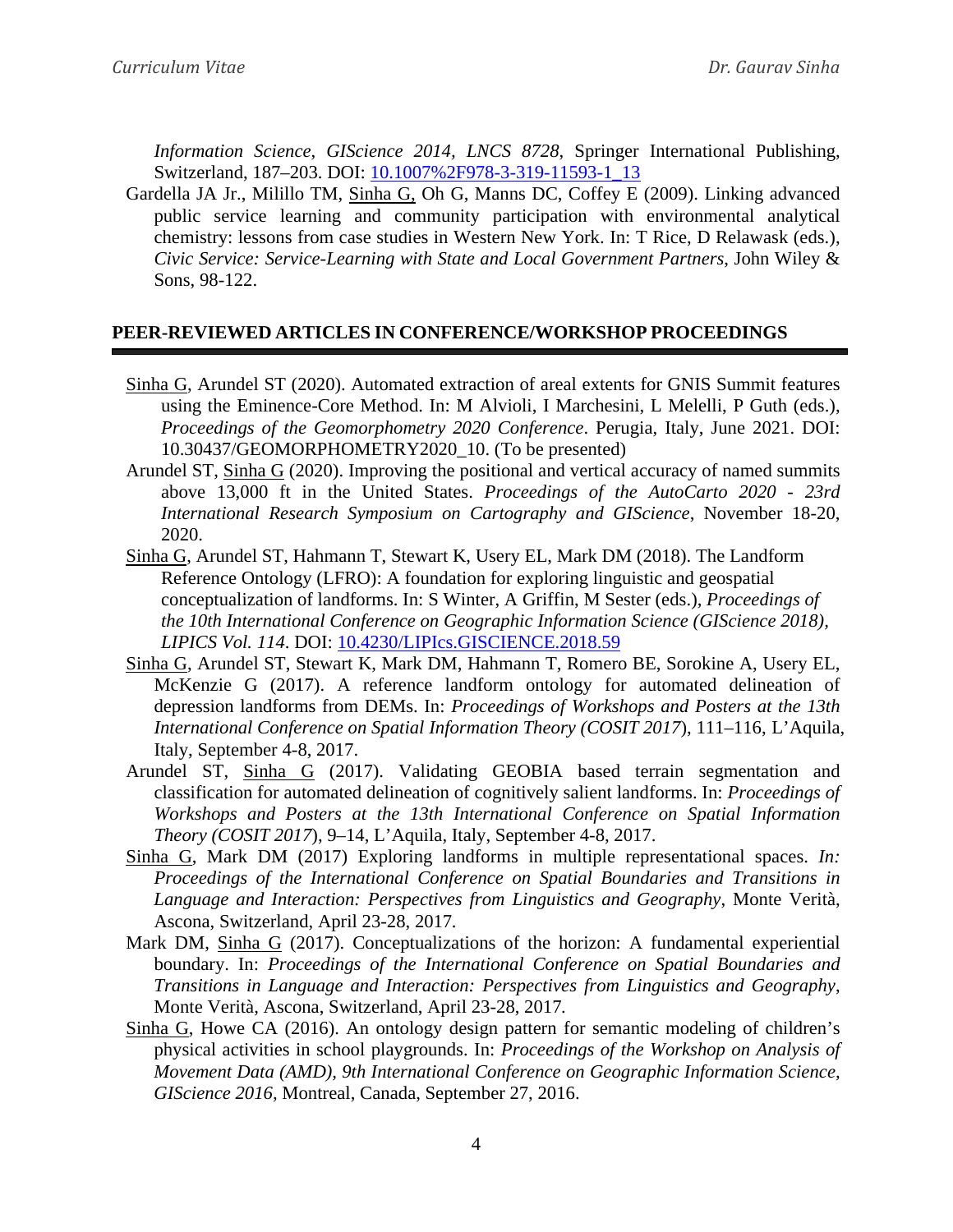- Samira S, Malek MR Sinha G (2016). Toward a location-based service for assessing and recommending landscape views. In: *Proceedings of the 9th International Conference on Geographic Information Science, GIScience 2016, Short Papers,* Montreal, Canada, September 27-30, 2016.
- Sinha G, Howe CA (2016). An ontology pattern for semantic analysis of multi-sensor observations of children's activities in school playgrounds. In: *Proceedings of the Ontological Approaches to Sensor Data Analysis*, NCGIA, University at Buffalo, Buffalo, NY, May 19-20, 2016.
- Sinha G, Ragan B, Howe CA, Kronenfeld BJ (2014). Spatiotemporal modelling of physical activity for understanding function, disability and health. In: *Proceedings of the Workshop on Analysis of Movement Data (AMD)*, *8th International Conference on Geographic Information Science*, *GIScience 2014*, Vienna, Austria, September 23, 2014.
- Sinha G, Mark DM (2010). Toward a foundational ontology of the landscape. In: S I Fabrikant, T Reichenbacher, M Kreveld, C Schlieder (eds.), *6th International Conference on Geographic Information Science*, *GIScience 2010*, *Extended Abstracts*, Zürich, Switzerland, September 14-17, 2010.
- Sinha G, Mark DM (2009). Ontology of topographic eminences for The National Map. Position paper for the *UCGIS/USGS Specialist Meeting: Ontology for the National Map*, Washington DC, USA, February 3-4, 2009.
- Mark DM, Sinha G (2006). Ontology of landforms: Delimitation and classification of topographic eminences. In: M Raubal, H Miller, A Frank, M Goodchild (eds.), *Geographic Information Science*, *4th International Conference*, *GIScience 2006*, *Extended Abstracts*, Münster, Germany, September 20 - 23, 2006.
- Sinha G (2005). Natural language based extraction of topographic features from digital terrain databases. (Extended Abstract) *Doctoral Colloquium, COSIT 05*, Ellicottville, NY, USA. Sep 15-18, 2005.
- Sinha G, Cosme S, Oh G, Manns DC, Milillo TM, Roberts A, Gardella JA Jr. (2004). Interactive community evaluation of surface soil contaminants in the Lewiston Porter schools using public participation and GIS methods. In: *Proceedings of the 3rd Annual Public Participation GIS Conference*, Madison, WI, USA, July 18-20, 2004.
- Sinha G, Silavisesrith W, Craig J, Flewelling DM (2004). Multicriteria line simplification for analytic element method for groundwater modeling. In: *Proceedings of the Accuracy 2004: The 6th International Symposium on Spatial Accuracy Assessment in Natural Resources and Environmental Science*, Portland, Maine, USA, June 28-July 1, 2004.
- Sinha G, Flewelling DM (2002). A framework for multicriteria line generalization to support scientific and engineering modeling. In: *2nd International Conference on Geographic Information Science*, *GIScience 2002*, *Extended Abstracts*, Boulder, Colorado, USA, September 25-28, 2002.

## **CONFERENCE & WORKSHOP PRESENTATIONS (NOT LISTED ABOVE)**

Sinha G, Gregorek I, Slee C, Arundel ST, Mark DM (2019). Geomorphometric and toponymic analysis of GNIS terrain feature classes. *Annual Meeting of the American Association of Geographers (AAG)*, Washington DC, USA, April 3 -7, 2019.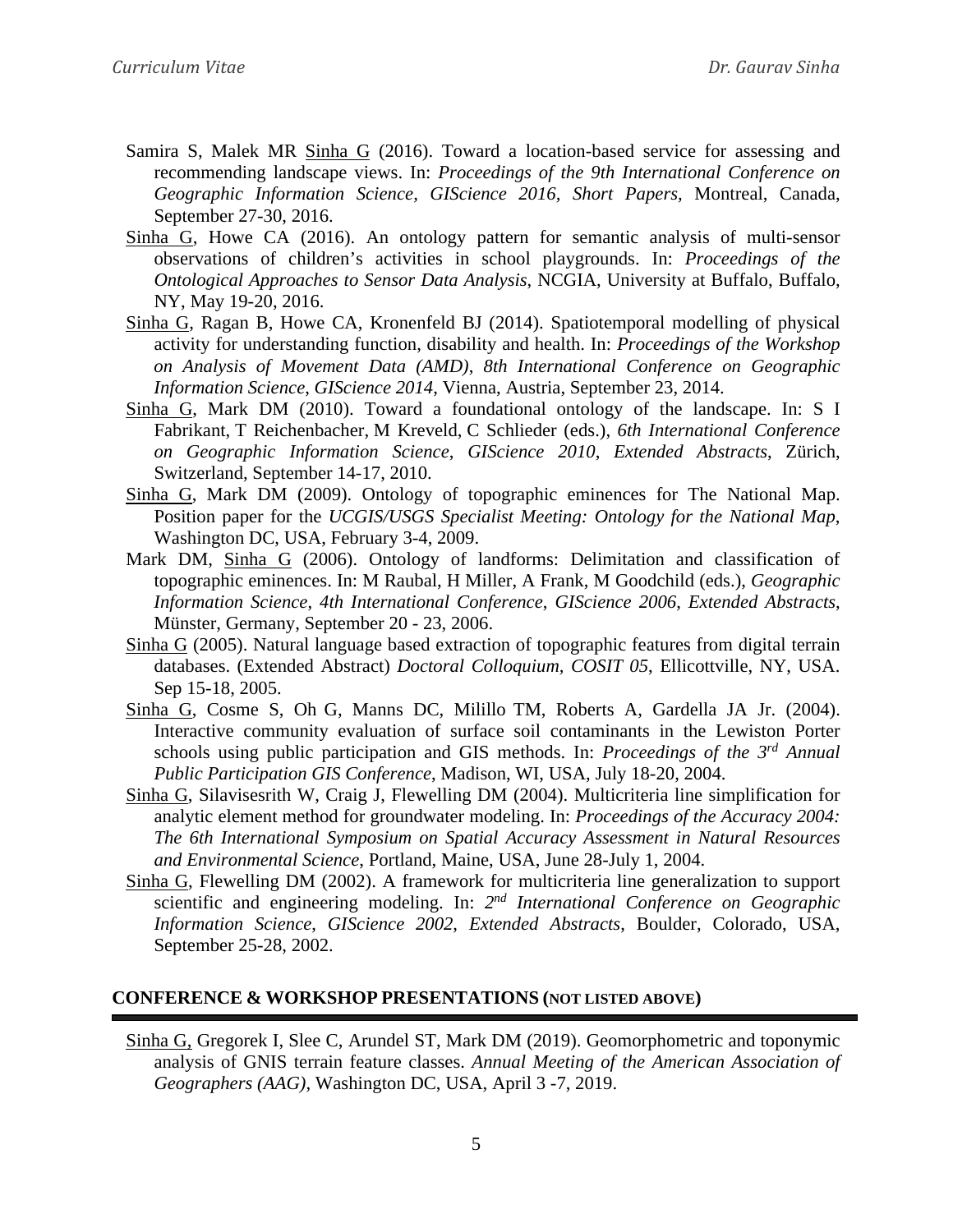- Arundel ST, Sinha G (2019). An automated method for improving positional accuracy of GNIS summit features. *Annual Meeting of the American Association of Geographers (AAG)*, Washington DC, USA, April 3 -7, 2019.
- Horn A, Naik B, Matlack GR, Khoury I, Sinha G, McAvoy D (2019). A synthesis of practice on tree canopy and its safety related effects on rural highways. *98th Annual Meeting of the Transportation Research Board*, Washington, DC, January 13, 2019.
- Arundel ST, Sinha G (2017). Comparing terrain partitioning methods for national mapping. *28th International Cartographic Conference*, Washington, DC, USA, July 2-7, 2017.
- Sinha G, Ferrier M, Outrich M (2016). Mapping and modeling media deserts in the US. *Annual Meeting of the American Association of Geographers (AAG)*, San Francisco, CA, USA, March 29-April 2, 2016.
- Sinha G, Mark DM (2015). How to create an ontology of entity types from topographic standards. (Focus: Topographic eminences and convexities). *GeoVocampDC 2015,* USGS, Reston, VA, USA, November 30 – December 2, 2015.
- Ferrier M, Outrich M,  $Sinha G (2015)$ . Media deserts: Using GIS technologies to map the</u> Ohio media ecosystem. *2015 Ohio GIS Conference*, Columbus, Ohio, USA, September 21- 23, 2015.
- Clevenger KA, Sinha G, Ragan BG, Jackson M, Howe CA. Accelerometry + GPS: assessment of children's free-play intensity and location during recess*. ICAMPAM*, Limerick, Ireland, June 2015.
- Howe CA, Clevenger KA, Ragan BG, Jackson M, Sinha G (2015). Children's free play physical activity intensity by playground location. *Annual Meeting of the American College of Sports Medicine (ACSM)*, *Med Sci Sport Exer, 47(5)*, San Diego, CA, USA, May 26-30, 2015.
- Sinha G, Mark DM (2015). Toward a unified terrain ontology. *Session on Conceptualizations of the Landscape: Cognitive, Computational and Cultural Dimensions*, *Annual Meeting of the American Association of Geographers (AAG)*, Chicago, IL, USA, April 21-25, 2015.
- Gardella JA Jr., Milillo TM, Sinha G, (2014). Service learning and community environmental work in Western New York. *23rd IUPAC International Conference on Chemistry Education (ICCE-23)*, Toronto, Canada, July 13-18, 2014.
- Sinha G (2014). Linked topographic data. *Session on Geospatial Ontology, Semantics, and Metadata*, *Annual Meeting of the Association of American Geographers (AAG)*, Tampa, FL, USA, April 8-12, 2014.
- Mark DM, Sinha G (2014). Conceptualzing the horizon. *Session on Geospatial Ontology, Semantics, and Metadata*, *Annual Meeting of the Association of American Geographers (AAG)*, Tampa, FL, USA, April 8-12, 2014.
- Jackson M, Clevenger KA, Ragan BG, Sinha G, Howe CA (2014). GPS and accelerometer evaluation of child play at recess. *(Poster Presentation*). *Ohio University Student Expo*, Ohio University, Athens, OH, USA, April 10, 2014.
- Mark DM, Sinha G (2013). Surface water: How water sits in (on) terrain? *GeoVocampDC 2013 / 6th Annual SOCoP Workshop*, NSF, Washington DC, USA, November 18-19, 2013.
- Howe CA, Ragan BG, Sinha G, Clevenger KA, Benigno JP (2013). Evaluating free-living physical activity: Context, cues, and causes. *Symposium and Panel Discussion, Midwest Chapter Meeting for the American College of Sports Medicine*, Merriville, IN, USA, November 8-9, 2013.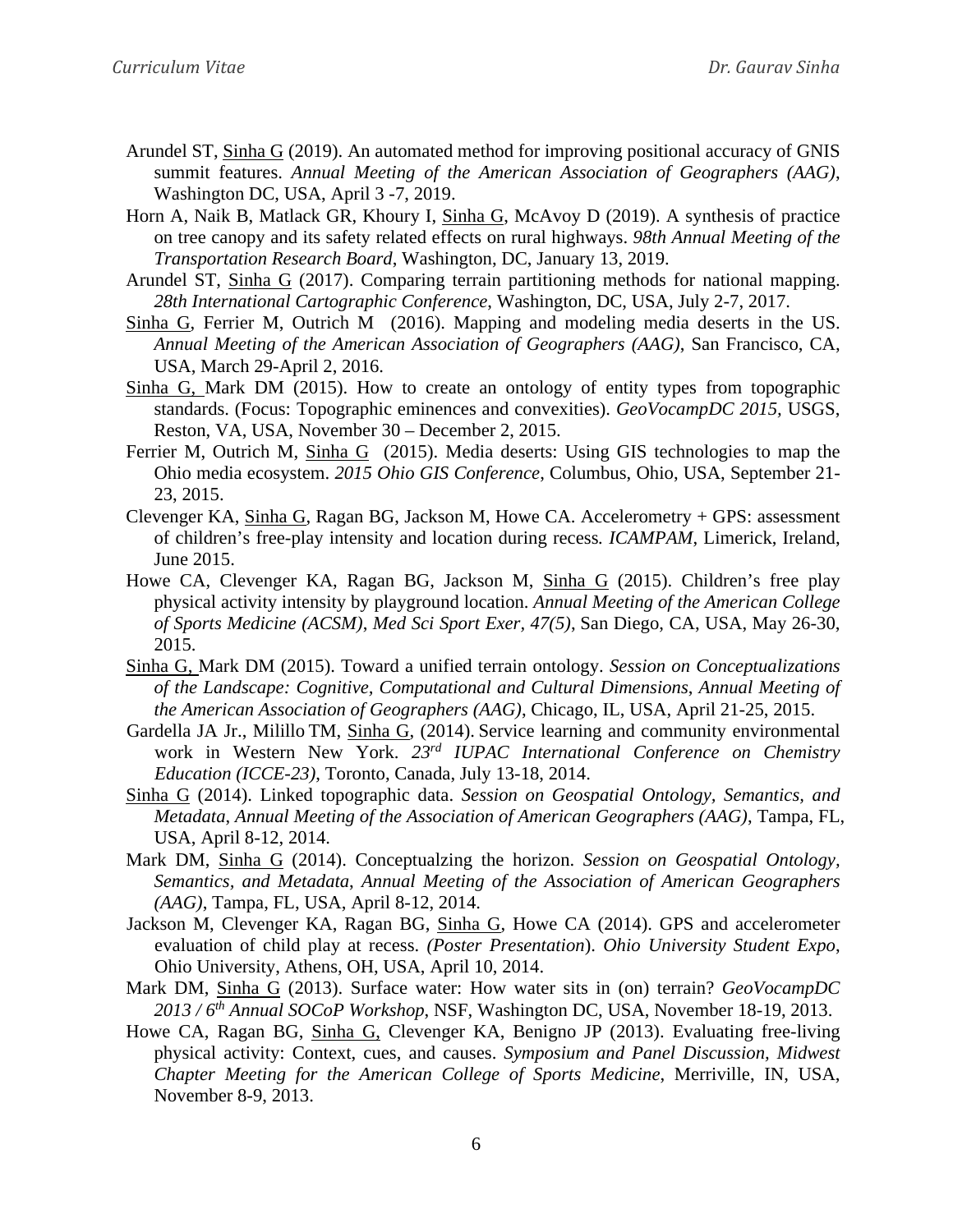- Sinha G, Lovell EJ, Jones SJ, Velempeni K (2013). Local knowledge and climate change adaptation project (LKCCAP): Issues in geographic representation. *Annual Meeting of the Association of American Geographers (AAG)*, Los Angeles, CA, USA, April 9-13, 2013.
- Kraynik B, Sinha G (2013). Identifying potential flood risk areas using GIS and hydrological modeling tools. *Annual Meeting of the Association of American Geographers (AAG)*, Los Angeles, CA, USA, April 9-13, 2013.
- Jackson M, Mendel M, Lin L, Sinha G, Ragan BG (2013). Accuracy of GPS units in stationary and dynamic modes. *National Athletic Trainers Association (NATA) 64th Annual Meeting and Clinical Symposia*, Las Vegas, NV, USA, June 24-27, 2013.
- Mark DM, Sinha G (2012). Surface networks and the ontology of topography. *GeoVocamp 2012 / 5th Annual SOCoP Workshop*, USGS, Reston, VA, USA, November 29-30, 2012.
- Sinha G (2012). Are we ready for epistemology in GIScience 2.0? *University Consortium for Geographic Information Science (UCGIS) 2012 Symposium*, Washington DC, USA, May 30-June 1, 2012.
- Dyer J, Sinha G (2012). A new relative moisture demand index to assess field sites. *Annual Meeting of the Association of American Geographers (AAG)*, New York, NY, USA, April 9-13, 2012.
- Sinha G, Lovell EJ (2011). Representing Masaai pastoralism in space-time to explore climate change adaptation strategies. *Annual Meeting of the Association of American Geographers (AAG)*, Seattle, WA, USA, April 12-16, 2011.
- Battaglia M, Sinha G (2010). A critical comparison of conceptual and measurement models of urban forests. *33rd Annual Applied Geography Conference*, Forth Worth, TX, USA, October 20-23, 2010.
- Sinha G (2010). An object-field ontology for topographic eminences. *Annual Meeting of Association of American Geographers (AAG)*, Washington DC, USA, April 14-18, 2010.
- Dyer J, Sinha G (2010). Using spatial multi-attribute analysis to develop a field-based relative moisture index. *Annual Meeting of the Association of American Geographers (AAG)*, Washington DC, USA, April 14-18, 2010.
- Sinha G (2009). Toward a formal model of topographic eminences. *Annual Meeting of the Association of American Geographers (AAG)*, Las Vegas, USA, March 21-27, 2009.
- Sinha G (2008). Detection and delineation of topographic eminences. *Annual Meeting of the Association of American Geographers (AAG)*, Boston, MA, USA, April 13-19, 2008.
- Sinha G, Mark DM (2007). Extraction, characterization and classification of topographic eminences. *Annual Meeting of the Association of American Geographers (AAG)*, San Francisco, CA, USA, April 16-20, 2007.
- Gardella JA Jr., Sinha G, Cosme S, Oh G, Manns DC, Milillo TM, Roberts A (2004). Interactive community evaluation of surface soil contaminants in the Lewiston Porter schools using public participation and GIS methods. *Third Annual Public Participation GIS Conference*, Madison, WI, USA, July 18-20, 2004.
- Sinha G, Oh G, Cosme S, Gardella JA Jr., Roberts A (2004). GIS analysis of surface soil contaminants in the Lewiston Porter schools. (*Poster presentation*). *Environment and Society (ESI) Colloquium*, University at Buffalo, NY, April 16, 2004.
- Sinha G, Flewelling DM (2003). Exploring simple additive weighing for multicriteria line generalization (MCLG). *Annual Meeting of the American Association of Geographers (AAG)*, New Orleans, USA, March 5-8, 2003.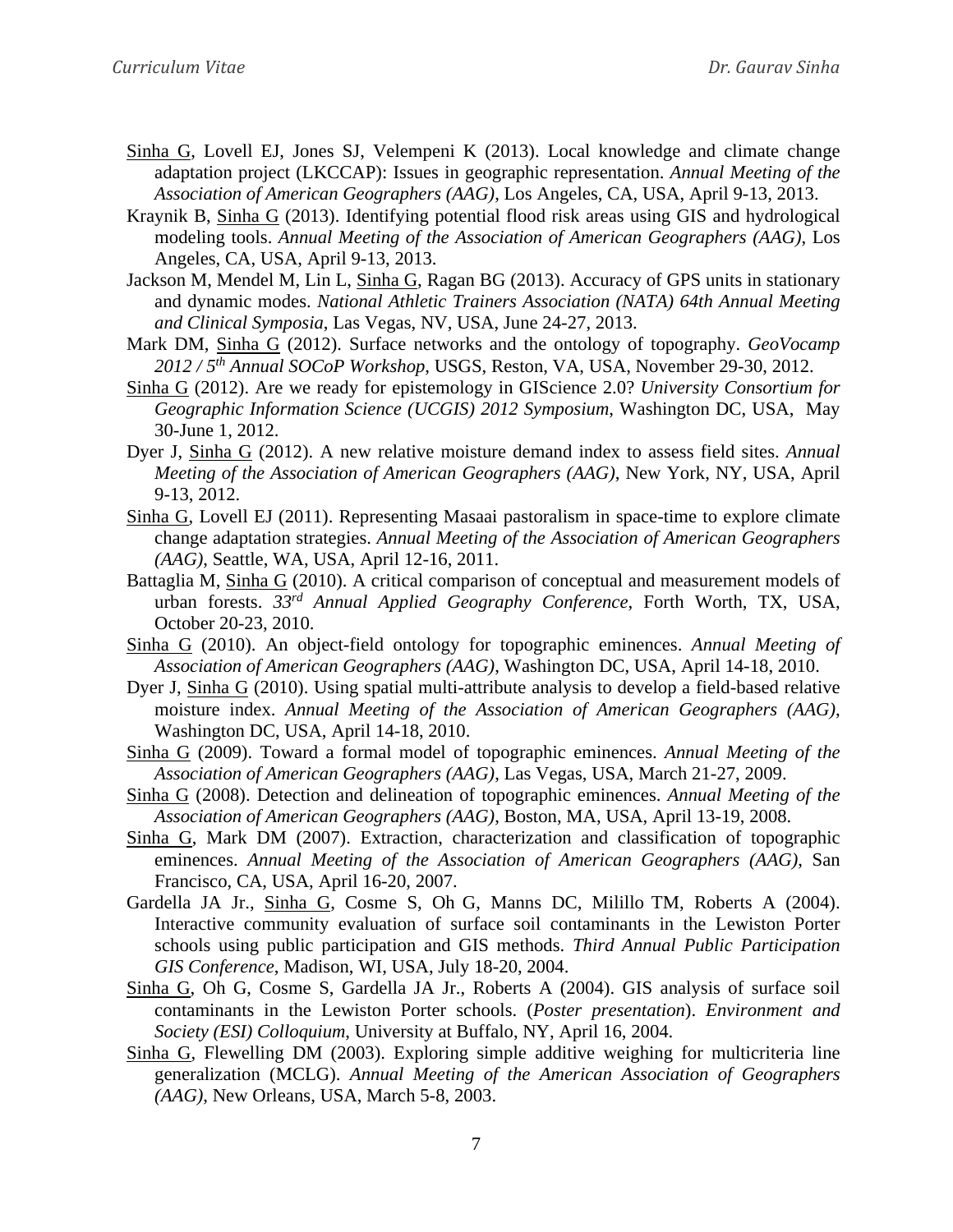- Oh G, Sinha G, Manns D, Gardella JA Jr., Cosme S (2004). Role of GIS in sampling and detection of surface soil contaminants in the Lewiston Porter schools. *Third Annual Public Participation GIS Conference*, Madison, WI, USA, July 18-20, 2004.
- Millilo TM, Oh G, Sinha G, Coffey E, Gardella JA Jr. (2004). The use of kriging in the determination of arsenic concentrations in Hickory Woods. *Environment and Society (ESI) Colloquium*, University at Buffalo, NY, USA, April 16, 2004.
- Craig JR, Sinha G, Flewelling DM, Silavisesrith W, Rabideau AJ (2003). Automated geographic simplification tools for development of regional scale groundwater models. *AGU Fall Meeting 2003*, San Francisco, CA, USA, December 8-12, 2003.

## **INVITED TALKS / COLLOQUIA**

- Sinha G (2020). Automated extraction of areal extents for GNIS Summit features using the eminence-core method. *Annual Research Meeting at the Center of Excellence for Geographic Information Science (CEGIS)*, *United States Geological Survey (USGS),* Rolla, MO, USA. September 8, 2020.
- Sinha G (2019). Geomorphometric and toponymic analysis of GNIS terrain feature classes. *Annual Research Meeting at the Center of Excellence for Geographic Information Science (CEGIS)*, *United States Geological Survey (USGS),* Rolla, MO, USA. August 27, 2019.
- Sinha G (2018). Using the Landform Reference Ontology (LFRO) to explore linguistic and computational representations of landforms. *Annual Research Meeting at the Center of Excellence for Geographic Information Science (CEGIS)*, *United States Geological Survey (USGS),* Rolla, MO, USA. June 26, 2018.
- Sinha G (2018). Geospatial data visualization. *Invited Speaker, VICO 1400 class, School of Visual Communication, Scripps College of Communication, Ohio University*, Athens, OH, USA, March 20, 2018.
- Sinha G (2018). Making the case for ontology and naïve geography in digital terrain modeling. *Colloquium Speaker*, *Department of Geology, Ohio University*, Athens, OH, USA, February 23, 2018.
- Sinha G (2017). Ontological Methods for Terrain Modeling and Analysis. *Colloquium Speaker*, *Department of Geography, Eastern Illinois University*, Charleston, IL, USA, September 22, 2017.
- Sinha G (2017). Ontology based methods for delineating and characterizing landforms. *Annual Research Meeting at the Center of Excellence for Geographic Information Science (CEGIS)*, *United States Geological Survey (USGS),* Rolla, MO, USA. (Online presentation). June 24, 2017.
- Sinha G (2017). Representing space in geospatial sciences. *Modeling and Spatial Reasoning Geometry Workshop, Ohio University, Department of Teacher Education*, Athens, OH, USA, July 18-19, 2017.
- Sinha G, Foley G (2017). Mapping mathematics to social science. *Webinar presentation made to partcipants of the Modeling and Spatial Reasoning (Modspar) Project, Ohio University, Department of Teacher Education*, Athens, OH, USA, February 1, 2017.
- Foley G, Sinha G (2016). People's capabilities to understand and use physical and abstract apaces: What we have learned so far. *Mathematics Education Seminar, Ohio University,* Athens, OH, USA, September 8, 2016.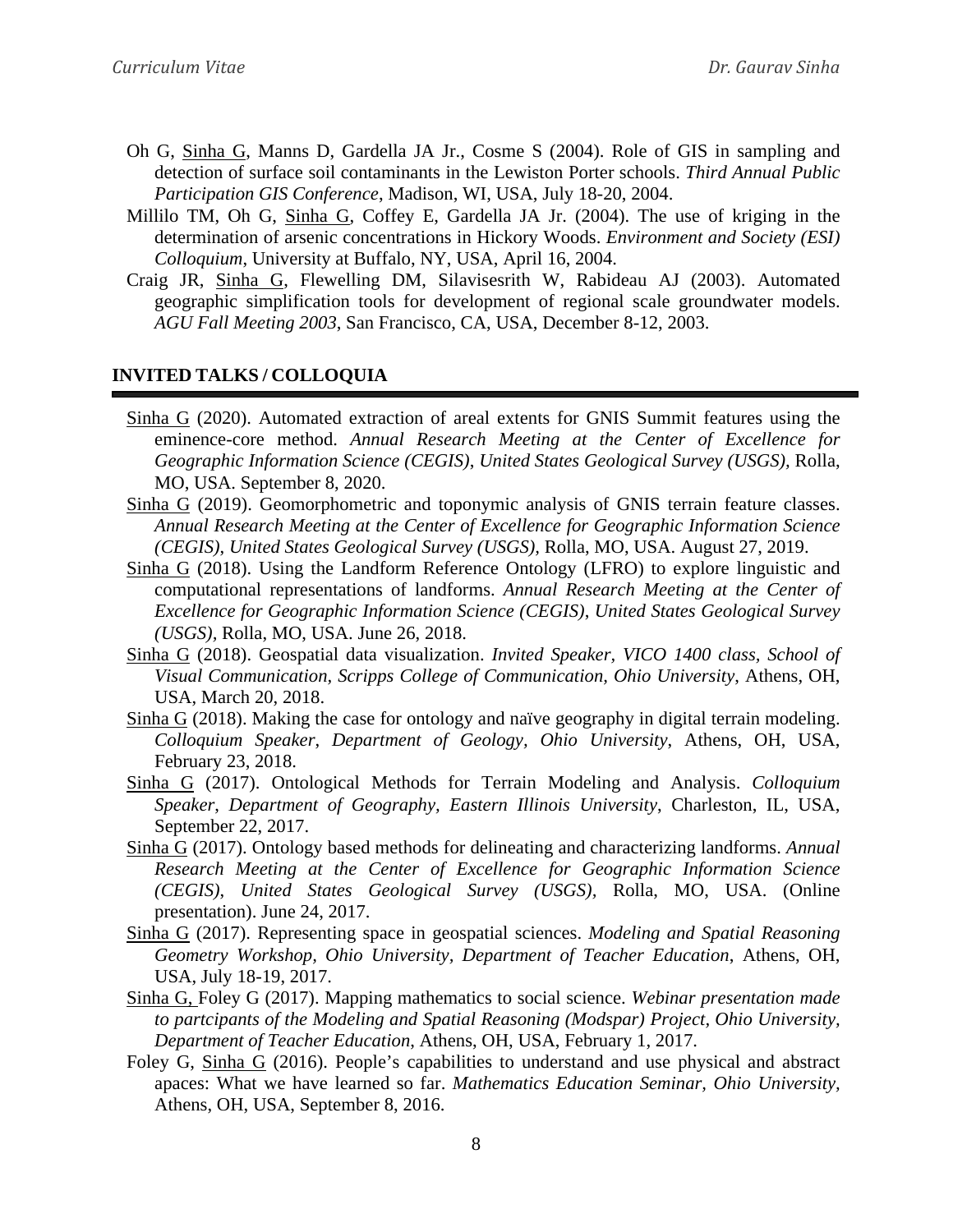- Sinha G (2016). Math in my life…the story so far. *Modeling and Spatial Reasoning Algebra Workshop, Ohio University, Department of Teacher Education*, Athens, OH, USA, June 20, 2016.
- Sinha G (2016). Representing space in geospatial sciences. *Modeling and Spatial Reasoning Geometry Workshop, Ohio University, Department of Teacher Education*, Athens, OH, USA, July 12, 2016.
- Foley G, Sinha G (2015). Spatial literacy, reasoning, and thinking: Cross-curricular connections. *Mathematics Education Seminar,* Department of Teacher Education, Ohio University, Athens, OH, USA, October 13, 2015.
- Sinha G (2015). Promoting spatial thinking in K-12 education through geospatial technologies. *Colloquium Speaker*, *Patton College of Education, Ohio University*, Athens, OH, USA, March 27, 2015.
- Howe CA, Ragan BG, Sinha G, Clevenger KA, Benigno JP (2013). Measurement of children's physical acvity and social interactions. *Inter Professional Research Colloquium, School of Applied Sciences and Wellness, Ohio University*, Athens, OH, USA, March 13, 2013.
- Sinha G (2013). Using principles of geospatial ontology to explore scientific and "naïve" conceptualizations of the landscape. *Colloquium Speaker*, *Department of Geography, Ohio University*, Athens, OH, USA, April 26, 2013.
- Sinha G (2010). Mountains, hills, & ... hilly mountains? Exploring linguistic, cognitive and computational strategies for landscape representation. *Invited Speaker, International GIS Day & Geography Awareness Week at Appalachain State University*, November 18, 2010, Boone, NC, USA.
- Sinha G (2008). Topographic eminences: an object based approach to topographic analysis. *Colloquium Speaker*, *Department of Geography, Ohio University*, Athens, OH, February, 2008.

## **WORKSHOP PARTICIPATION**

- *GeoVoCampDC2018*. NIH, Washington DC, October 22-24, 2018. <http://vocamp.org/wiki/DCVoCamp2018>
- *GeoVoCampDC 2017*. Department of Interior, Washington DC, November 28 30, 2017. <http://vocamp.org/wiki/DCVoCamp2017>
- *GeoVoCampDC2016*. University of Maryland, College Park, MD, USA, November 29 December 1, 2016.<http://vocamp.org/wiki/GeoVoCampDC2016>
- *Workshop on Analysis of Movement Data (AMD), 9th International Conference on Geographic Information Science, GIScience 2016,* Montreal, Canada, September 27, 2016. [http://giscience.geog.mcgill.ca/?page\\_id=258](http://giscience.geog.mcgill.ca/?page_id=258)
- *GeoVoCampDC2015*. USGS, Reston, VA, USA, November 30 December 2, 2015. http:// <http://vocamp.org/wiki/GeoVoCampDC2015>
- *Spatial Ontologies for e-Science, The Vespucci Institutes 2015,* Bar Harbor, ME, USA, June 21-27, 2015.<http://vespucci.org/programme#week1>
- *Analysis of Movement Data (AMD)*, *Geographic Information Science*, *8th International Conference*, *GIScience 2014*, Vienna, Austria, September 23, 2014. <http://blogs.utexas.edu/amd2014/cfp>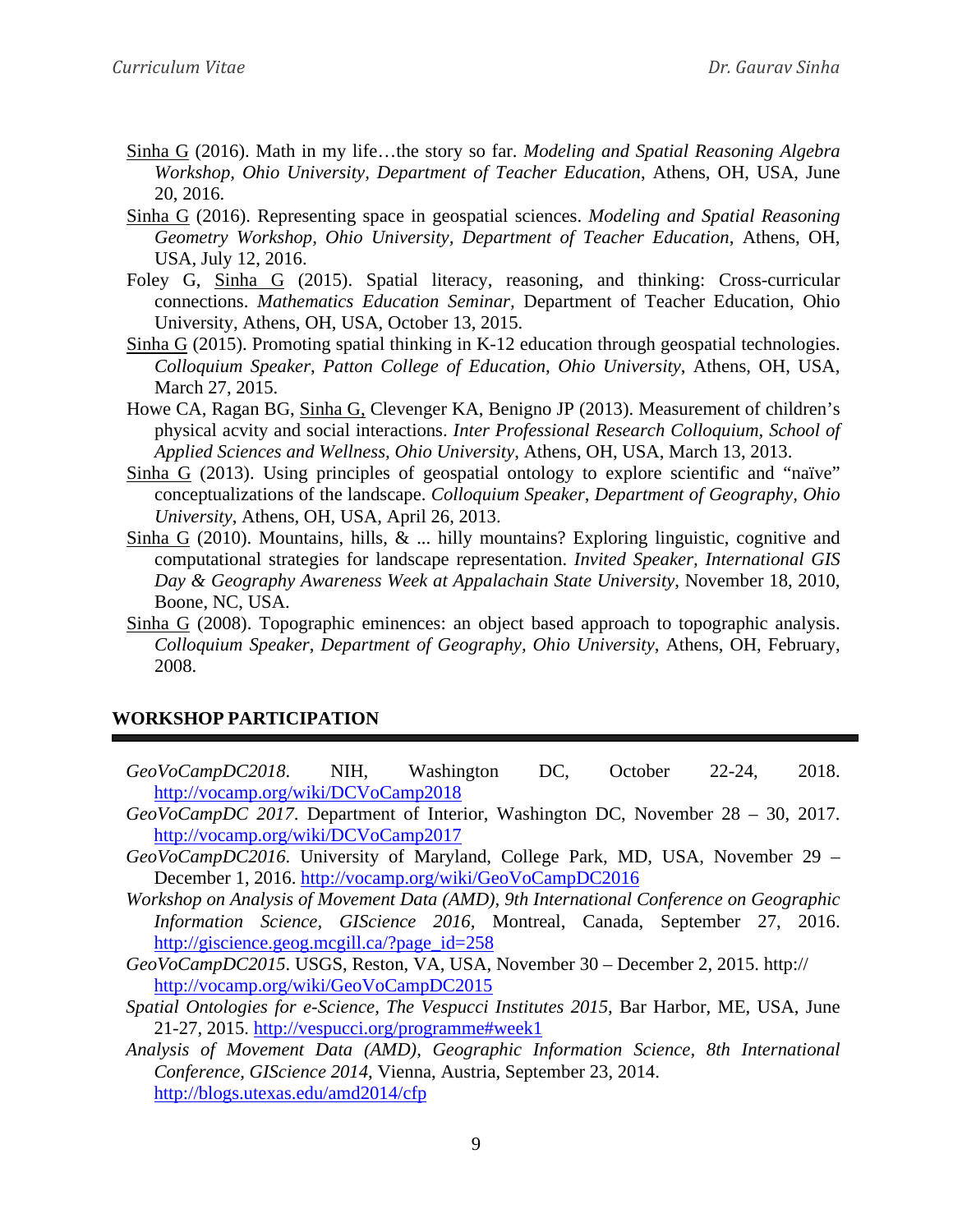- *GeoVoCamp2013/Sixth Annual SoCOP Workshop*. NSF, Washington DC, USA, November 18- 19, 2013.<http://vocamp.org/wiki/GeoVoCampDC2013>
- *Introduction to Geospatial Semantics and Techology*. Workshop organized by University Consortium for Geographic Information Science (UCGIS) & US Geological Survey (USGS), Washington DC, USA, May 28, 2012.
- *GeoVoCamp2012/Fifth Annual SoCOP Workshop*. USGS, Reston, VA, USA, November 29-30, 2012.<http://vocamp.org/wiki/GeoVoCampSOCoP2012>
- *GeoVoCamp2012*. UCSB, Santa Barbara, CA, USA, February 4-5, 2012. <http://vocamp.org/wiki/GeoVoCampSB2012>
- *GeoVoCamp2011/Fourth Annual SoCOP Workshop*. Washington, DC, USA, June 4-5, 2011. <http://vocamp.org/wiki/GeoVoCampDC2011>
- *Second Annual SoCOP Workshop*. 2009. MITRE, McLean, VA, USA, November 12, 2009. [http://ontolog.cim3.net/cgi-bin/wiki.pl?SOCoP/Workshop\\_2009\\_11\\_12](http://ontolog.cim3.net/cgi-bin/wiki.pl?SOCoP/Workshop_2009_11_12)
- *Climate Change and Livelihoods in Sub-Saharan Africa*. John Glenn School of Public Affairs, Ohio State University, Columbus, OH, USA, May 15, 2009.
- *Ontology for The National Map*. UCGIS/USGS Specialist Meeting, Washington DC, USA, February 3-4, 2009.

### **GRANT PROPOSALS**

#### **FUNDED**

- *Ontology based methods for delineating and characterizing landforms*. United States Geological Survey (USGS)*,* PI, \$41,245, 2017-18.
- *Phase 2: The Effects of Tree Canopy on Pavement Condition, Safety and Maintenance*. Co-PI, \$347,995. Ohio Department of Transportation/Federal Highway Administration, 2017-19.
- *The Effects of Tree Canopy on Pavement Condition, Safety and Maintenance*. Co-PI, \$72,803. Ohio Department of Transportation/Federal Highway Administration, 2016-17.
- *New Measures Research Project*. Co-PI, \$25,000. Democracy Fund/ Duke University, 2017-18.
- *Mathematical modeling and spatial reasoning (Modspar): Developing advanced teacher capacity for high school mathematics*. Co-PI, \$185,142, Ohio Department of Higher Education, 2017-2018.
- *Mathematical modeling and spatial reasoning (Modspar): Developing advanced teacher capacity for high school mathematics*. Co-PI, \$175,598, Ohio Department of Higher Education, 2016-2017.
- *Linking local knowledge and local institutions for the study of adaptive capacity to climate change: Participatory GIS in northern Tanzania*. Co-PI, \$571,859, US National Science Foundation (US NSF), 2009-2014.
- *PACE: Program to Aid Career Exploration (Student research assistant positions from Ohio University)*. PI*, ~*\$30,000 (for 15 students positions funded so far), Ohio University, 2010 – Present.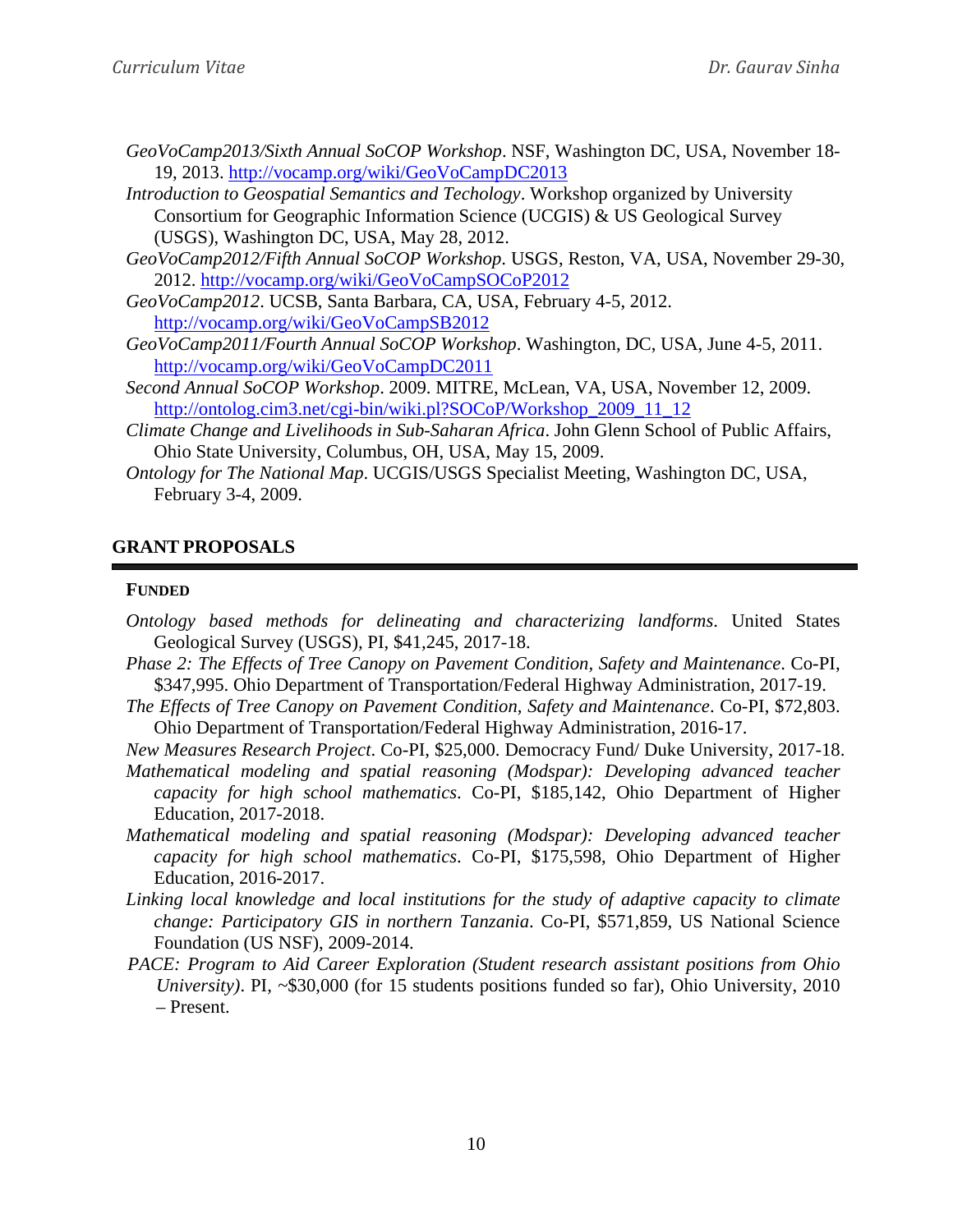# **TEACHING EXPERIENCE**

## **OHIO UNIVERSITY** (2008 - PRESENT) *(AS FACULTY MEMBER)*

| <b>GEOG 2680</b> |                | Introduction to GIS & Mapping Sciences                      |
|------------------|----------------|-------------------------------------------------------------|
|                  |                | GEOG 4730/5730 Principles of Geographic Information Systems |
|                  |                | GEOG 4760/5760 Geographic Information Analysis              |
|                  | GEOG 4760/5760 | <b>Advanced Spatial Analysis and GIS Applications</b>       |
| <b>GEOG 6730</b> |                | Seminar in GIScience                                        |
| CAS 2600         |                | Tech Matters (2015 only)                                    |

## **UNIVERSITY AT BUFFALO** (2003 – 2005) *(AS GRADUATE STUDENT)*

| GEO 481/506 | Introduction to Geographic Information Systems |
|-------------|------------------------------------------------|
| GEO 410/505 | Univariate Statistics in Geography             |
| GEO 101     | Introduction to Physical Geography             |

# **PROFESSIONAL SERVICE**

## **COMMITTEES AT OHIO UNIVERSITY**

#### **UNIVERSITY**

Core Faculty, Technology and Society, Theme, College of Arts & Sciences Member, Graduate Council Member, Program Review Committee, Graduate Council Member, Dean's Advisory Committee for Promotion/Tenure, College of Arts and Sciences Member, Faculty Fellowship Leave Committee, College of Arts and Sciences Member, Center for South-East Asian Studies Member, Consortium for Energy, Economics and Environment

### **DEPARTMENT OF GEOGRAPHY**

Director, Undergraduate/Graduate Certificates in GIScience Faculty Coordinator, Student Internship/Jobs, Department of Geography Chair, Curriculum Committee, Department of Geography Chair, Evaluation Committee, Department of Geography Chair, Media and Communications Committee, Department of Geography Chair, Geovisualization Ad-Hoc Committee, Department of Geography Chair, Group II Faculty Search Committee, Department of Geography Member, Assessment Committee, Department of Geography Member, Evaluation Committee, Department of Geography Member, Policy and Procedures Committee, Department of Geography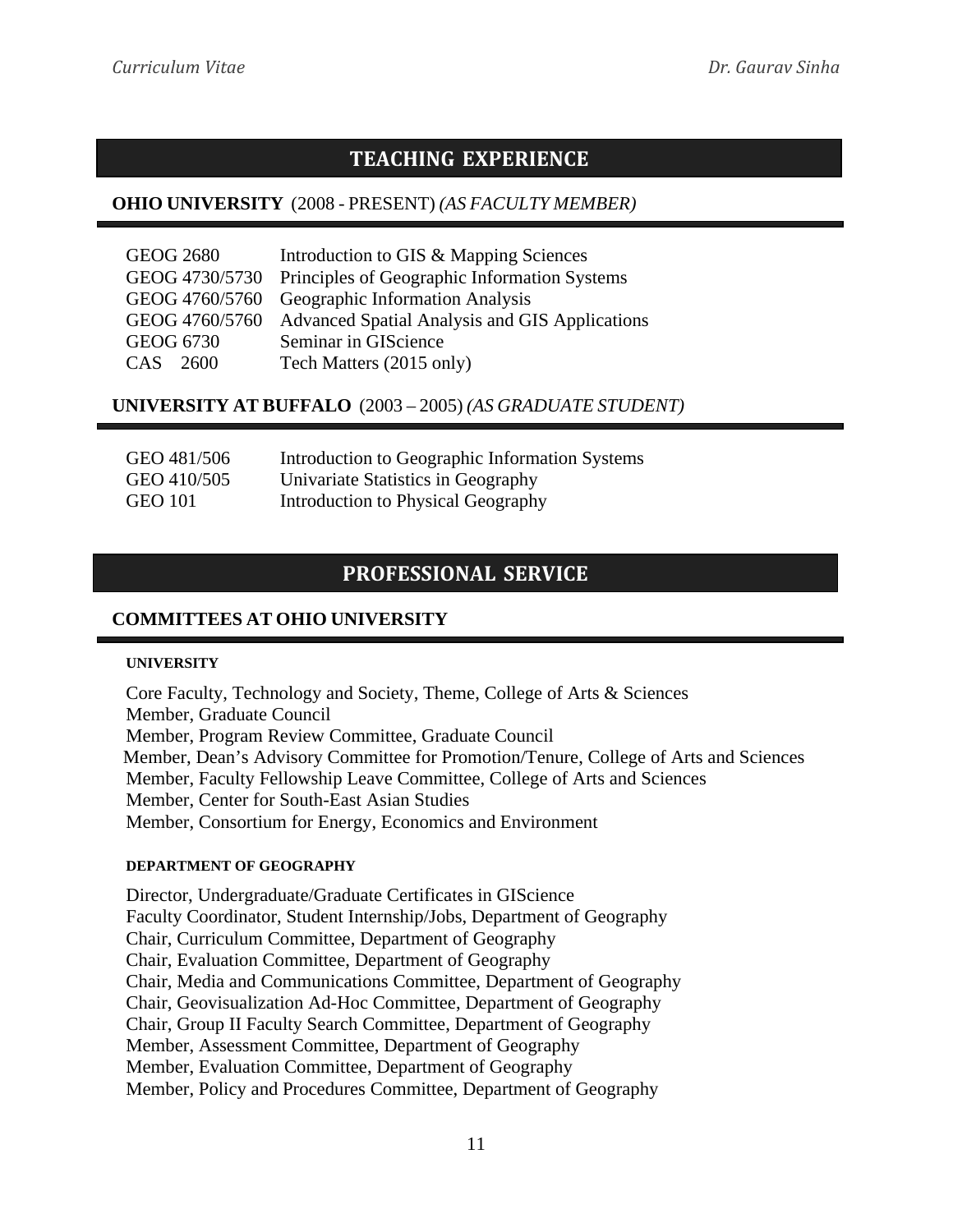Member, Workload Policy Ad-Hoc Committee, Department of Geography Member, Colloquium Committee, Department of Geography Member, Curriculum Committee, Department of Geography Member, Graduate Committee, Department of Geography Member, Undergraduate Committee, Department of Geography

## **PROFESSIONAL COMMITTEES**

- Panel Member, Statewide Transfer Assurance Guide (TAG) faculty review panel for Geographic Information System (GIS), State of Ohio, 2019 – Present
- Member, Committee on College Geography and Careers, Association of American Geographers (AAG), 2013 – 2016
- Member, GIS Advisory Board, Sinclair Community College, Dayton, OH, USA, 2014 Present Member, Geosciences/Geotechnical Drafting Advisory Committee, Washington State Community College, Marietta, OH, USA, 2010 -Present
- Member, Student Grievances Committee, College of Arts & Sciences, University at Buffalo, NY, USA, 2003 - 2004
- Senate Member, Graduate Student Association. University at Buffalo, NY, USA, 2003 2004

Editor, Annual Magazine, LLR Hall of Residence, Indian Institute of Technology (IIT) - Kharagpur, West Bengal, India, 1998 – 1999

#### **ORGANIZATION OF CONFERENCES/WORKSHOPS/ PANEL SESSIONS**

- Co-Organizer*, GeoVoCampDC 2017*. Department of Interior, Washington DC, November 28 30, 2017.<http://vocamp.org/wiki/DCVoCamp2017>
- Co-Organizer*, GeoVoCampDC 2016*. University of Maryland, College Park, MD, USA, November 29 – December 1, 2016.<http://vocamp.org/wiki/GeoVoCampDC2016>
- Sponsorship Executive Committee, *9th International Conference on Geographic Information Science (GIScience 2016)*. [http://giscience.geog.mcgill.ca](http://giscience.geog.mcgill.ca/)
- Co-Organizer*, GeoVoCampDC 2015*. USGS, Reston, VA, USA, November 30 December 2, 2015. <http://vocamp.org/wiki/GeoVoCampDC2015>
- Organizer (with Alexandre Sorokine and Chen-Chieh Feng) and Chair, 4 Sessions on Geospatial and Spatiotemporal Ontology and Semantics, *Annual Meeting of the American Association of Geographers (AAG)*, Chicago, IL, USA, April 21-25, 2015.
- Organizer (with Alexandre Sorokine and Chen-Chieh Feng) and Chair, Session on Geospatial Ontology, Semantics, and Metadata. *Annual Meeting of the Association of American Geographers (AAG)*, Tampa, FL, USA, April 8-12, 2014.
- Organizer (with Alexandre Sorokine and Chen-Chieh Feng) and Moderator, GeoVocamp: A bottom-up and participatory method for developing lightweight geospatial vocabularies and ontologies. Panel Session on Geospatial Ontology, Semantics, and Metadata. *Annual Meeting of the Association of American Geographers (AAG)*, Tampa, FL, USA, April 8-12, 2014.
- Co-Organizer, Panel on IGERT students honoring David Mark. *Annual Meeting of the Association of American Geographers (AAG)*, Los Angeles, CA, USA, April 9-13, 2013.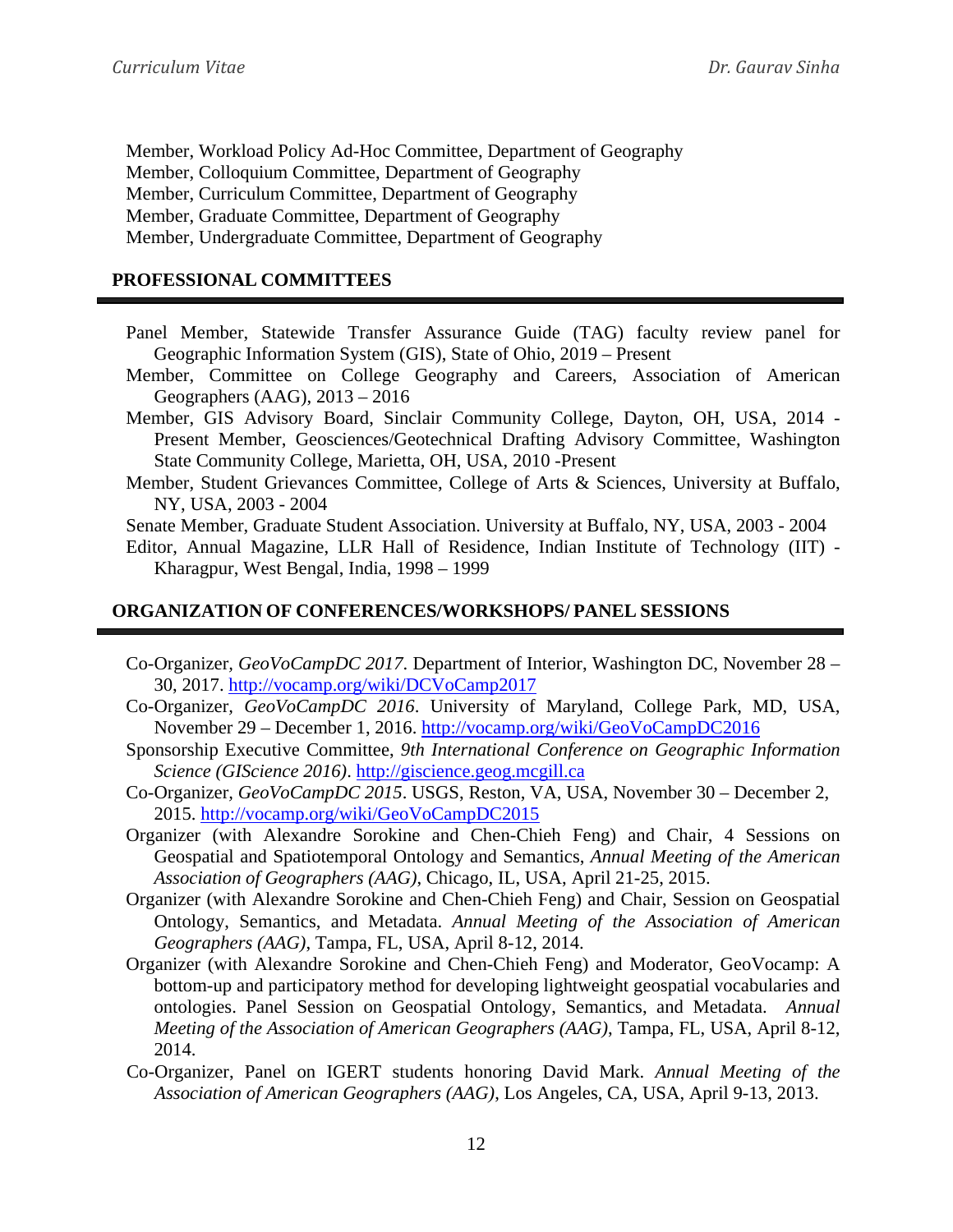- Co-Organizer, *GeoVoCampDC 2013/Sixth Annual SoCOP Workshop*. NSF, Washington DC, USA. November 18-19, 2013. <http://vocamp.org/wiki/GeoVoCampDC2013>
- Co-Organizer, *GeoVoCampDC 2012/Fifth Annual SoCOP Workshop*. USGS, Reston, VA, USA. November 29-30, 2012.<http://vocamp.org/wiki/GeoVoCampSOCoP2012>
- Co-Organizer, *GeoVoCampDC 2012*. UCSB, Santa Barbara, CA, USA. February 4-5, 2012. (Co-organizer).<http://vocamp.org/wiki/GeoVoCampSB2012>

## **REVIEWS OF SCHOLARLY WORKS**

#### **CONFERENCE PROGRAM COMMITTEES**

Formal Ontology and Information Systems (FOIS) (2016, 2018, 2020) International Conference on Geographic Information Science (GIScience) (2016, 2018) Conference on Spatial Information Theory (COSIT) (2019) AutoCarto (2020)

### **GRANTS / JOURNALS / BOOKS**

US National Science Foundation Annals of the American Association of Geographers Catena Computers, Environment & Urban Systems Earth Science Informatics Environmental Practice Environment Protection Engineering Ecotoxicology and Environmental Safety International Journal of Geographic Information Science International Journal of Environmental Research and Public Health Journal of Applied Geography Journal of Complex Networks Journal of Contingencies and Crisis Management Journal of Geography Journal of Geographical Systems Journal of Hydroinformatics Journal of Spatial Information Science Journal of Spatial Science Measurement in Physical Education and Exercise Science PLOS One Remote Sensing Semantic Web The Professional Geographer Flat World Publications